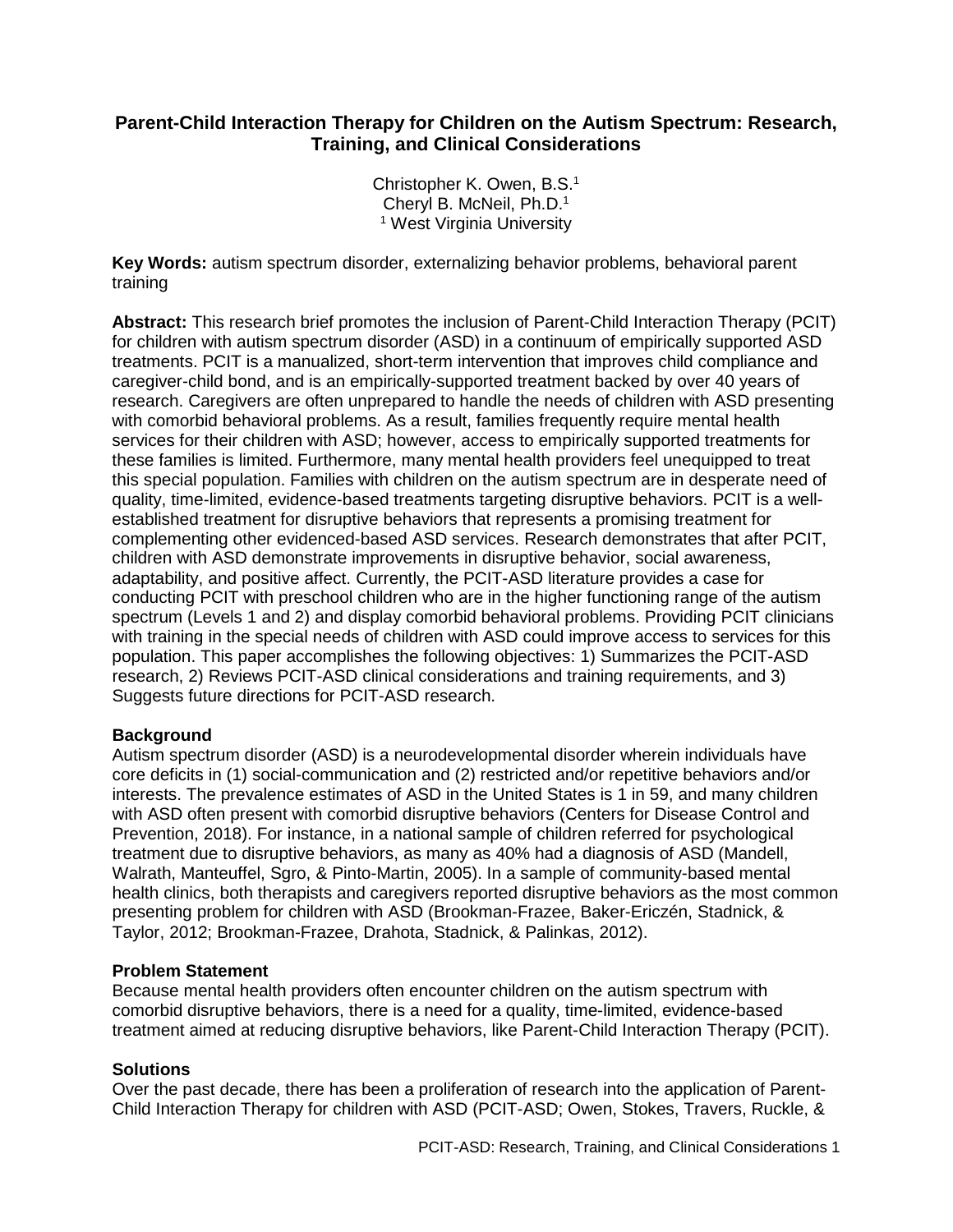Lieneman, 2019). Children with ASD were historically excluded from participating in PCIT because social contingencies (e.g., verbal reinforcement, ignoring, and time-out) were assumed not to effective, and social contingencies are a major component of PCIT. Early theoretical research provided a conceptual framework for PCIT-ASD. With a focus on developmental disabilities, McDiarmid and Bagner (2005) drew parallels between components found in current treatments for children with developmental disabilities and PCIT. Similarly, Masse, McNeil, Wagner, and Chorney (2007) published a theoretical justification for PCIT-ASD by exploring similarities between PCIT and well-known treatments for ASD, and suggesting that PCIT could be used to supplement other interventions to maximize the effectiveness of therapy. Broadly speaking, each treatment phase in PCIT-ASD has a specific, overarching goal. For children on the autism spectrum, CDI makes caregiver attention more reinforcing for the child, and makes caregiver-child play more rewarding. In the PDI phase, child compliance increases, which provides children with ASD more opportunities to learn and obtain benefits from complementary services (e.g., occupational therapy, speech therapy).

Numerous case studies followed to build upon theoretical research. One PCIT-ASD case report demonstrated reductions in disruptive behavior as measured by the Eyberg Child Behavior Inventory (ECBI) in a child presenting with ASD and disruptive behavior disorder (Budd, Hella, Bae, Meyerson, & Watkin, 2011). In this study, the child was 5 years of age and received 13, 90-minute sessions (Budd et al., 2011). Upon completing PCIT, Budd et al. (2011) found the child no longer met criteria for a disruptive behavior disorder and that behaviors improved to within normal limits as measured by the ECBI.

Given the complex clinical presentation of ASD, other researchers have published PCIT-ASD case reports with complex comorbidities. Case reports on complex PCIT-ASD cases (e.g., clients with comorbidities) are helpful for both clinical practice and research. Case reports provide rich details which providers may find helpful to guide effective treatment with similar cases. Furthermore these case reports guide future research because they explore the efficacy of PCIT-ASD with children who fall anywhere within the wide spectrum. For instance, Armstrong, DeLoatche, Preece, and Agazzi (2015) conducted PCIT-ASD with a 5-year-old child diagnosed with ASD, intellectual disability, attention-deficit hyperactivity disorder, and epilepsy. Armstrong et al. (2015) demonstrated that from pre-treatment to 5-month follow-up, caregiverand teacher-reported child behavior decreased from the clinical to normal ranges on the ECBI. Researchers introduced visual supports to help the child better comprehend expectations (Armstrong et al., 2015).

Hansen and Shillingsburg (2016) examined the impact of PCIT-ASD on language in two children with ASD and considerable language impairments. Both children demonstrated changes in child vocalizations. One child was observed vocalizing 18 words at pre-treatment and 48 words following PCIT. Another child was observed vocalizing 50 words post-treatment as compared to 5 vocalizations pre-treatment. Primary findings from this study suggest that PCIT-ASD can address both behavior and language.

The earliest published PCIT-ASD group-design study was conducted by Solomon, Ono, Timmer, and Goodlin-Jones (2008) using a matched waitlist case-control design with 19 males ranging between 5 and 12 years old who met diagnostic criteria for ASD as well as demonstrated clinically significant externalizing behavior, IQ score above 70, and sufficient receptive and expressive language skills. According to Solomon et al. (2008), participants received an average of 12.5 PCIT sessions, and were assessed 2 weeks before treatment (i.e., pre-treatment) and 2 weeks after treatment (i.e., post-treatment). Overall, participants demonstrated clinically significant improvements in adaptability and atypicality; furthermore,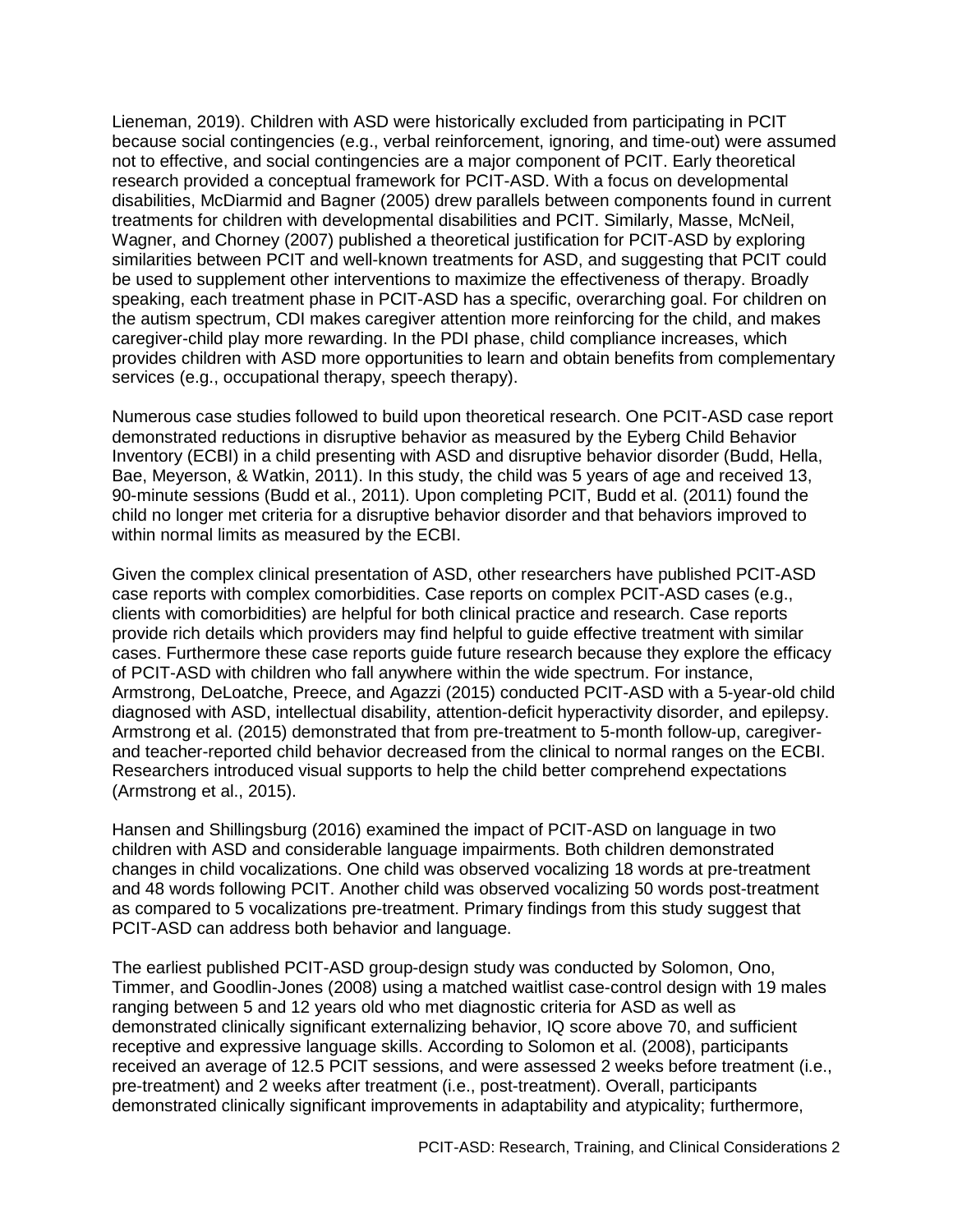participants demonstrated significant decreases on ECBI Problem scores (Solomon et al., 2008).

Using a non-concurrent multiple baseline design, Masse, McNeil, Wagner, and Quetsch (2016) demonstrated the efficacy of standard PCIT protocol with children on the autism spectrum implemented in the home. Researchers adapted the treatment context by implementing PCIT in the client's home for 1-hour sessions twice per week. Child disruptive behavior significantly decreased from pre-treatment to post-treatment across all participants. From pre-treatment to three-month follow-up, all participants demonstrated increases in child compliance rates.

In an open-label pilot, Zlomke, Jeter, and Murphy (2017) examined the efficacy of standard PCIT for children with ASD. A sample of 17 caregiver-child dyads received treatment weekly with an average of 19 sessions per dyad. Results from this study demonstrated significant decreases in child disruptive behavior, improvements in child compliance, more positive parental following behavior, and fewer negative parental leading behavior. Additional analyses showed improvements in child adaptive functioning with a significant increase on measures of children's social skills.

Ginn, Clionsky, Eyberg, Warner-Metzger, and Abner (2017) conducted the first randomized controlled trial examining the efficacy of PCIT for children with ASD. Specifically, the experiment utilized only the CDI phase, not the full PCIT protocol. Thirty participants were assigned to an immediate treatment group or a waitlist group, and received eight sessions of CDI over ten weeks. Children in the immediate treatment group demonstrated improved levels of social awareness, significantly more positive parent following behaviors, fewer negative parent leading behaviors, and fewer child disruptive behaviors compared to those on the waitlist. Furthermore, researchers found that growth in parenting skills significantly mediated improvements in child behavior problems, which parallels previous research in typically-developing populations (Bagner & Eyberg, 2007). Extending upon the work of Ginn et al. (2017), Furukawa et al. (2018) completed a study examining the effects of CDI on Japanese children with ASD. This study utilized a wait-list control design with 21 caregiver-child dyads with children diagnosed with ASD and ranging from 4 to 7 years of age (Furukawa et al., 2018). According to Furukawa et al. (2018), children with ASD demonstrated improvements in social cognition, decreases in disruptive behavior, and reductions in parental stress.

Zlomke and Jeter (2019) conducted the first study comparing the effect size for PCIT between children with and without ASD. Of the 37 families of children with externalizing behavior problems who completed PCIT, 14 children were in the ASD group. Caregivers of children with and without ASD both reported similar improvements in the intensity of disruptive behavior after receiving PCIT. Researchers also found statistically significant and clinically meaningful improvements in atypical, withdrawal, and adaptability behavior for children with and without ASD. For instance, children with ASD moved from the "clinically significant" range to "average" range for Atypicality scores. Interestingly, children with ASD demonstrated significant improvements in functional communication from pre- to post-treatment. Furthermore, both caregivers of children with and without ASD reported significant improvements in parenting stress after receiving PCIT.

More recently, Ros and Graziano (2019) evaluated the feasibility and efficacy of a large-group adaptation of PCIT-ASD with 37 preschoolers with co-occurring ASD and externalizing behavior problems. Group PCIT-ASD was conducted in conjunction with an 8-week multimodal intervention (i.e., summer treatment program for pre-kindergarteners) with four CDI and four PDI sessions (Ros and Graziano, 2019). Each session occurred weekly, with one hour dedicated to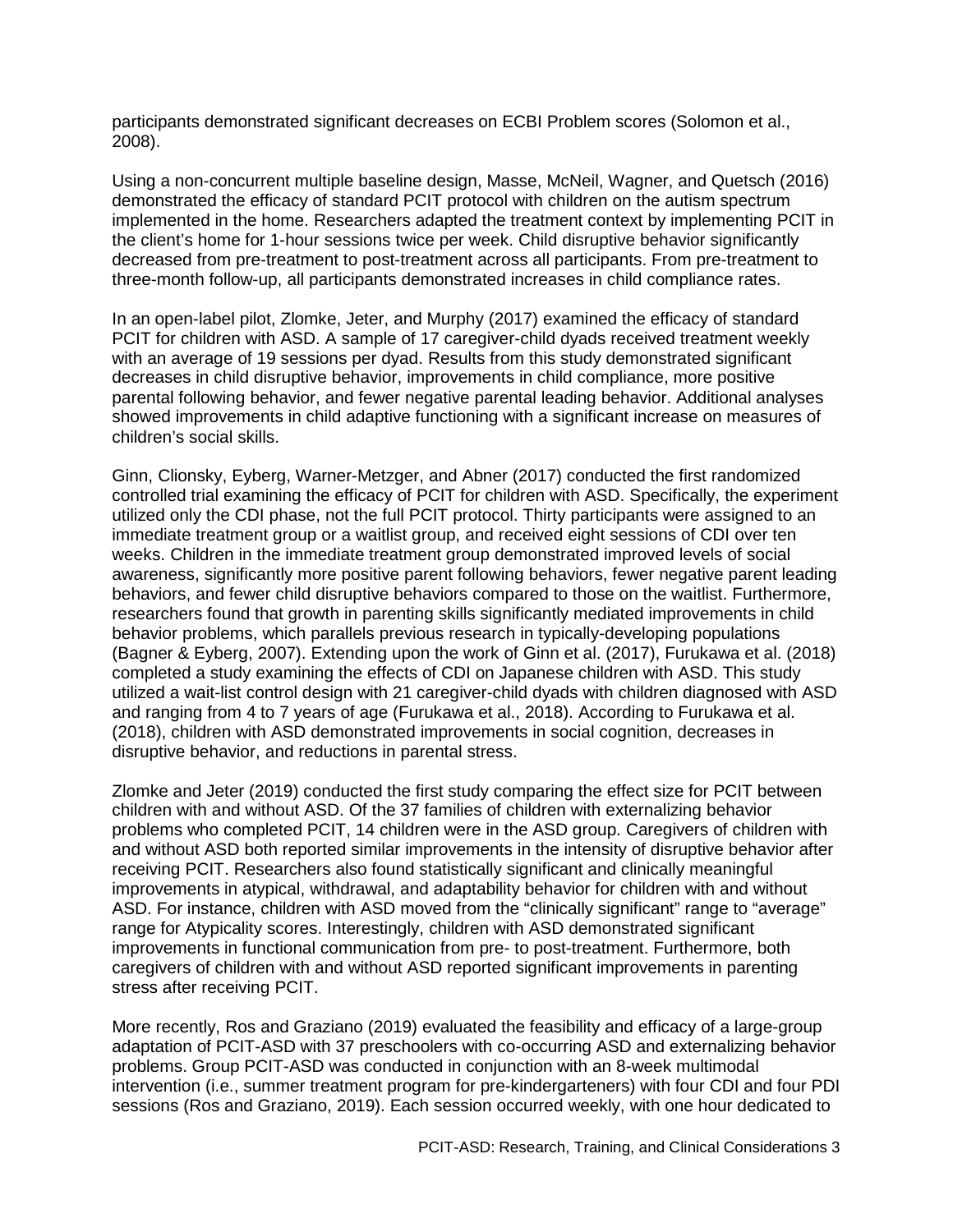the PCIT protocol, and utilized the following format: large group didactic, two to three caregiver subgroups to practice skills with their children, and group discussion to review. Because sessions were weekly for two hours, half of each session was dedicated to school readiness topics and included a focus on strategies used in PCIT. Overall, Ros and Graziano (2019) demonstrated the feasibility and efficacy of group PCIT-ASD for children with ASD and externalizing behavior problems. From pre- to post-treatment, caregivers showed significant improvements in parenting stress and negative parenting practices; at six month follow-up, caregivers showed significant improvements in positive parenting practices (Ros and Graziano, 2019). Additionally, Ros and Graziano (2019) demonstrated significant improvement in caregiver "do" skills, "don't" skills, and treatment knowledge from pre- to post-treatment.

Replicating and extending upon previous studies, Parladé et al. (2019) conducted a study evaluating PCIT-ASD using a matched case-control design with 16 children with ASD and 16 children without ASD. Overall, both groups demonstrated significant improvements in child externalizing behavior, executive functioning, parenting skills, and parenting stress (Parladé et al., 2019). This study provides additional evidence that children with disruptive behavior with and without ASD demonstrate similar outcomes following standard PCIT. According Parladé et al. (2019) both groups also demonstrated significant improvements in child disruptive behavior and externalizing problems. Moreover, children with ASD in this study demonstrated improvements in core symptoms of ASD. For the ASD group, participants demonstrated statistically significant improvements in multiple core symptom areas of ASD from pre- to posttreatment: overall social responsiveness, social awareness, restricted and repetitive behavior, overall adaptive skills, adaptability, social skills, and activities of daily living (Parladé et al., 2019).

Scudder, Wong, Mendoza-Burcham, and Handen (2019) discussed lessons learned from an open clinical trial and randomized controlled trial examining the efficacy of standard PCIT for reducing disruptive behavior in children with ASD with a mental age of at least 30 months. Please see Scudder et al. (in press) the forthcoming findings from the randomized controlled trial. In the open clinical trial, Scudder et al. (2019) found four of eight participants to be "PCIT responders"; where in, participants who responded to treatment demonstrated a ≥20% decrease in ECBI Intensity score from pre-treatment to post-treatment. Furthermore, Scudder et al. (2019) noted that increased parental use of PRIDE skills may not always be associated with improved behavior for children with ASD. Specifically, Scudder et al. (2019) noted that PDI seems to play an important factor before improvement on the ECBI Intensity score was found.

## **Clinical Recommendations**

Clinicians with experience working with children on the autism spectrum and certified PCIT therapists are well positioned to provide PCIT-ASD. PCIT therapists who are interested in working with children on the autism spectrum are encouraged to seek out additional training and/or consultation in PCIT-ASD from master clinicians. For more information about becoming a certified PCIT therapist, please visit the PCIT International website (i.e., pcit.org); Warner-Metzger (2019) discusses PCIT-ASD core training competencies in more detail (e.g., potential mechanism for ASD-specific training). Certified PCIT therapists treating children with ASD should understand the assessment and diagnosis of ASD, be able to connect families with ASD services and resources, and have prior experience working with children on the autism spectrum. Please see Table 1 for an overview of clinical recommendations.

Most children participating in PCIT-ASD studies range in age from two to six years, which coincides with the recommended age range for standard PCIT (McNeil & Hembree-Kigin, 2010).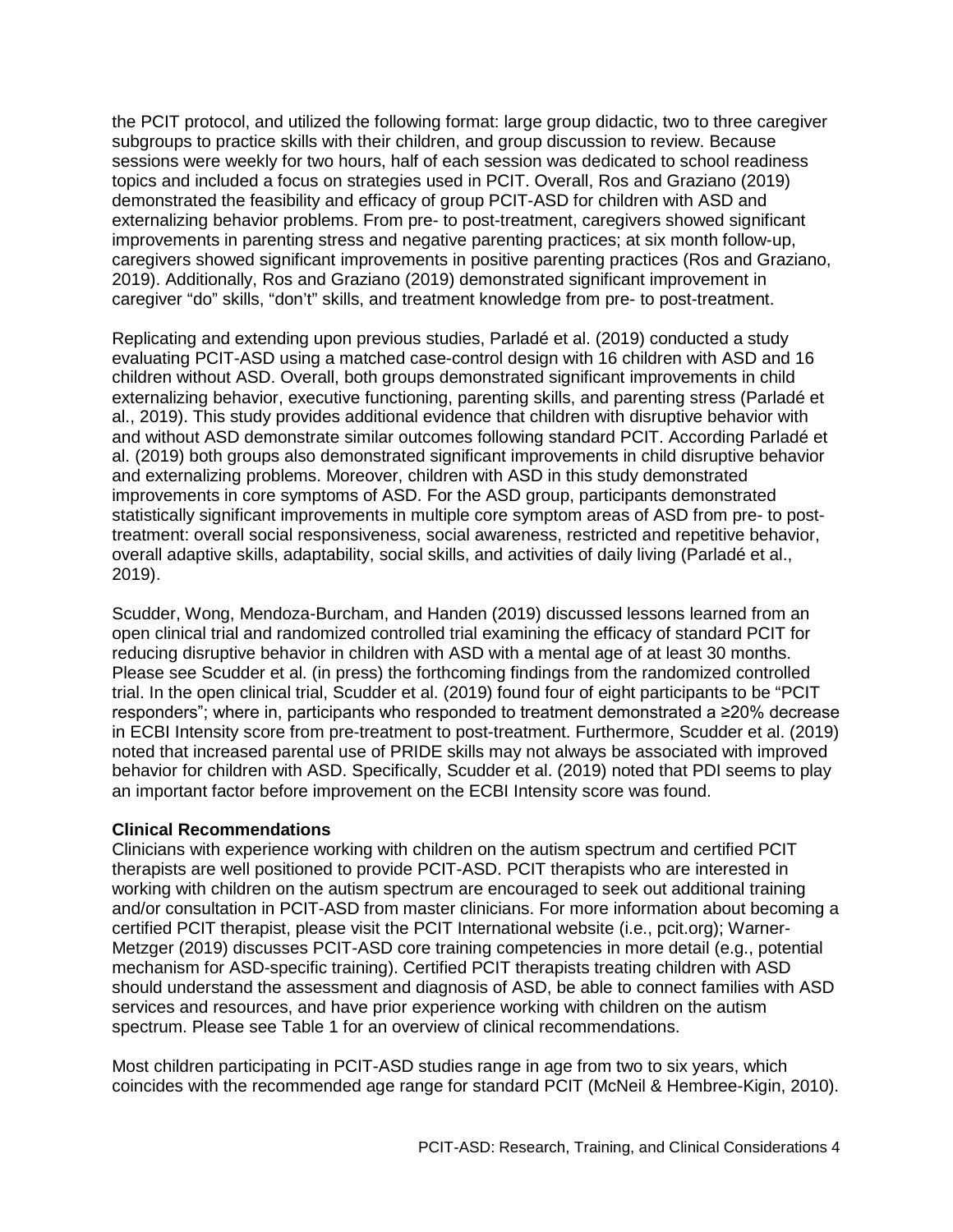Successfully adapting PCIT to older children requires careful consideration due to the size of the child, not just mental age (Stokes, Scudder, Costello, & McNeil, 2017).

Language ability impacts treatment, and providers are encouraged to assess language ability in deciding the appropriateness of PCIT-ASD. Based upon the current body of research, providers ought to ensure children have at least the equivalent of 24-month-old language comprehension to understand simple commands. Primarily, research has focused on children with receptive and expressive language abilities at or above 24 months. Future research should examine changes in child vocalizations and language ability from pre- to post-treatment.

The literature does not provide clear guidance on whether a child with ASD is appropriate for PCIT based upon cognitive functioning. Scudder et al. (2019) recruited participants with IQ scores of equivalent to age 30 months and above; however, some studies did not specify or exclude participants based upon IQ requirements. It is recommended that providers use PCIT-ASD for children with IQ scores above 70, as this population is expected to require less adaption from standard PCIT.

### **Research Recommendations**

While randomized controlled trials provide strong support for the efficacy of evidence-based practice, there are difficulties to conducting such trials in children with ASD (e.g., treatment switching, contamination, and funding constraints). Future research should add more methodological diversity to the PCIT-ASD literature. Providers and researchers are also encouraged to collaborate on scientific endeavors. Providers can often easily obtain rich datasets by including additional research consents at intake. Researchers are encouraged to bridge the science-to-practice gap by working closely with providers to examine relations between child characteristics and treatment outcomes, replicating studies, and examining underrepresented populations.

Future PCIT research would also benefit from developing a third phase of treatment: Social Directed Interaction (SDI). SDI is an experimental, third phase of PCIT with the goal of improving social functioning—a core deficit in children with ASD—as well as language. During this phase of treatment, the caregiver is taught and coached to coach his or her child in either PRIDE skills or other target skills (e.g., eye contact, asking questions). Children are coached on PRIDE skills for two reasons: 1) PRIDE skills make the child's play more reinforcing to other children, and 2) PRIDE skills encourage appropriate social play and conversation. Lieneman, Ruckle, and McNeil (2019) were the first to implement a SDI phase upon the completion of standard PCIT. Future research should investigate the feasibility, acceptability, and efficacy of SDI.

### **Conclusions**

PCIT is a promising treatment for children with autism and co-occurring disruptive behavior (McNeil, Quetsch, & Anderson, 2019). Furthermore, children on the autism spectrum receiving PCIT may also gain improvements in social awareness, adaptability, positive affect, atypicality, socially withdrawn behavior, and functional communication. The PCIT-ASD literature provides initial support that PCIT improves social interactions for children with ASD, and future research should include measures assessing these outcomes. Primarily, the PCIT-ASD literature has focused on children with mental or chronological ages between 3 and 7 years and with language ability consistent with 24 months. Future research should prioritize collaborations with providers and practitioners to provide additional evidence about the efficacy and effectiveness of PCIT-ASD. Moreover, research should identify interactions between subgroups of children with ASD and PCIT-ASD treatment components to guide timely, effective treatment practice.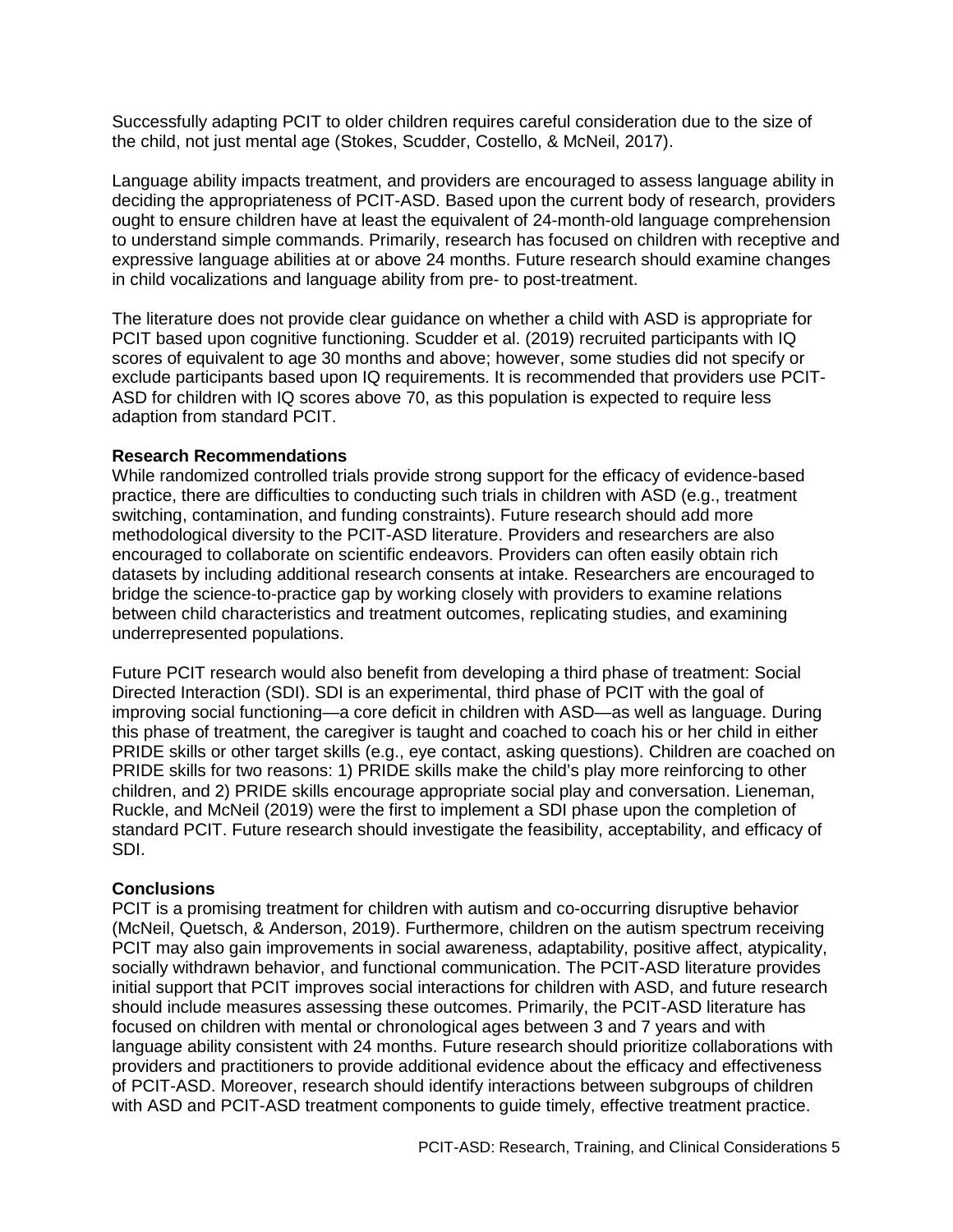#### References

- 1. Armstrong, K., DeLoatche, K. J., Preece, K. K., & Agazzi, H. (2015). Combining parent-child interaction therapy and visual supports for the treatment of challenging behavior in a child with autism and intellectual disabilities and comorbid epilepsy. *Clinical Case Studies*, *14*(1), 3-14. doi:10.1177/1534650114531451
- 2. Bagner, D., & Eyberg, S. M. (2007). Parent-child interaction therapy for disruptive behavior in children with mental retardation: A randomized controlled trial. *Journal of Clinical Child & Adolescent Psychology*, *36*(3), 418–429.
- 3. Budd, K. S., Hella, B., Bae, H., Meyerson, D. A., & Watkin, S. C. (2011). Delivering parentchild interaction therapy in an urban community clinic. *Cognitive and Behavioral Practice*, *18*(4), 502-514.
- 4. Brookman-Frazee, L., Baker-Ericzén, M., Stadnick, N., & Taylor, R. (2012). Parent perspectives on community mental health services for children with autism spectrum disorders. *Journal of Child and Family Studies*, *21*(4), 533–544. doi:10.1007/s10826-011- 9506-8
- 5. Brookman-Frazee, L., Drahota, A., Stadnick, N., & Palinkas, L. A. (2012). Therapist perspectives on community mental health services for children with autism spectrum disorders. *Administration and Policy in Mental Health and Mental Health Services Research*, *39*(5), 365–373. doi:10.1007/s10488-011-0355-y
- 6. Centers for Disease Control and Prevention (CDC). (2018). Prevalence of autism spectrum disorder among children aged 8 years – autism and developmental disabilities monitoring network, 11 sites, United States, 2014. *Morbidity and Mortality Weekly Report Surveillance Summaries, 67*(6), 1–23.
- 7. Furukawa, K., Okuno, H., Mohri, I., Nakanishi, M., Eyberg, S. M., & Sakai, S. (2018). Effectiveness of child-directed interaction training for young Japanese children with autism spectrum disorders. *Child and Family Behavior Therapy*, *40*(2), 166-186. doi:10.1080/07317107.2018.1477344
- 8. Ginn, N. C., Clionsky, L. N., Eyberg, S. M., Warner- Metzger, C., & Abner, J. P. (2017). Child-directed interaction training for young children with autism spectrum disorders: Parent and child outcomes. *Journal of Clinical Child and Adolescent Psychology*, *46*(1), 101–109. doi:10.1080/15374416.20 15.1015135
- 9. Hansen, B., & Shillingsburg, M. A. (2016). Using a modified parent-child interaction therapy to increase vocalizations in children with autism. *Child and Family Behavior Therapy*, *38*(4), 318-330. doi:10.1080/07317107.2016.1238692
- 10. Lieneman, C., Ruckle, M., & McNeil, C. (2019). Parent-Child Interaction Therapy for a child with autism spectrum disorder: A case study examining effects on ASD symptoms, social engagement, pretend play, and disruptive behavior. In C. B. McNeil, L. B. Quetsch, & C. M. Anderson (Eds.), *Handbook of Parent-Child Interaction Therapy for children on the autism spectrum* (pp. 677-696). New York: Springer.
- 11. Mandell, D. S., Walrath, C. M., Manteuffel, B., Sgro, G., & Pinto-Martin, J. (2005). Characteristics of children with autistic spectrum disorders served in comprehensive community-based mental health settings. *Journal of Autism and Developmental Disorders*, *35*(3), 313–321. doi:10.1007/s10803-005-3296-z
- 12. Masse, J., McNeil, C., Wagner, S., & Chorney, D. (2007). Parent-child interaction therapy and high functioning autism: A conceptual overview. *Journal of Early and Intensive Behavior Intervention*, *4*(4), 714–735. doi:10.1037/h0100402
- 13. Masse, J. J., McNeil, C. B., Wagner, S., & Quetsch, L. B. (2016). Examining the efficacy of parent-child interaction therapy with children on the autism spectrum. Journal of Child and Family Studies, 25(8), 2508-2525. doi:10.1007/s10826-016-0424-7